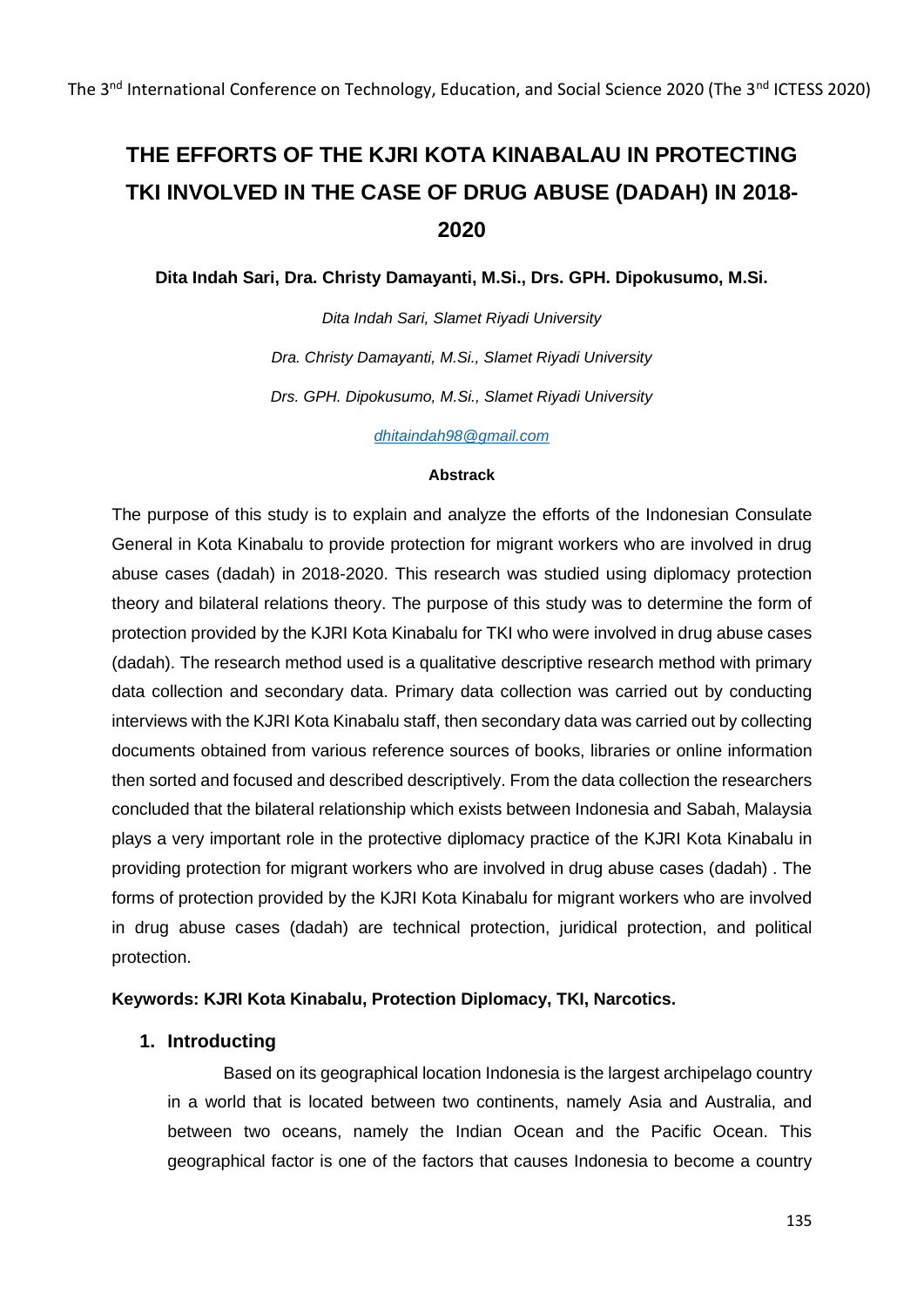bordering land and sea with several countries. One of the countries bordering land and sea with Indonesia is Malaysia. The two countries are directly adjacent to Nunukan, which is the territory of Indonesia and Tawau, which is located in Sabah, Malaysia (Ministry of Foreign Affairs of the Republic of Indonesia, 2018).

The relationship between Indonesia and Malaysia is a relationship that exists in bilateral and multilateral relations. Bilateral relations between Indonesia and Malaysia officially began when Malaysia declared its independence in 1967 and the multilateral relations between Indonesia and Malaysia include the membership of the two countries in the Southeast Asian regional organization, namely ASEAN (Ministry of Foreign Affairs of the Republic of Indonesia, 2018).

The relationship between the two countries cannot be separated from the existence of various kinds of conflicts that can threaten the security of a country. Currently, with the existing developments, the concept of security is developing dynamically and with a broader meaning. Security does not only cover military aspects but also includes non-military aspects, namely politics, environment, economy, and social aspects (Barry Buzan, 1991).

The threat of abuse of Narcotics and illegal drugs (Drugs) or Drugs (Narcotics, Psychotropics, and Additives) has become a global phenomenon and is a human threat to citizens at the local, national, regional and global levels. The problem of drug abuse and trafficking has long been an extraordinary crime that continues to threaten and damage human, national and state life which is transnational involving a number of countries with organized crime. Drugs have become a threat to Indonesia and Malaysia (UNODC, 2018).

The Director of Protection for Indonesian Citizens and Indonesian Legal Entities at the Ministry of Foreign Affairs of the Republic of Indonesia, Lalu Muhammad Iqbal, said that there were 583 migrant workers who were involved in criminal drug cases in other countries from 2018 to 2020. Based on data shown by the Indonesian Ministry of Foreign Affairs, 392 TKI was successfully released after going through a number of attempts during that time (Republika, 2018).

In Malaysia, especially in Sabah, the number of narcotics abuse cases has increased from year to year. According to KJRI Kota Kinabalu data, there were 88 TKI who were involved in drug abuse cases (dadah) in Sabah, Malaysia who had been handled and deported in 2018-2020. The data is static and only handled and reported to the appropriate authorities to the Consulate General in Kota Kinabalu. Many cases were resolved personally and by the defendants and were not reported by the local authorities to the Consulate General in Kota Kinabalu. And many of the defendants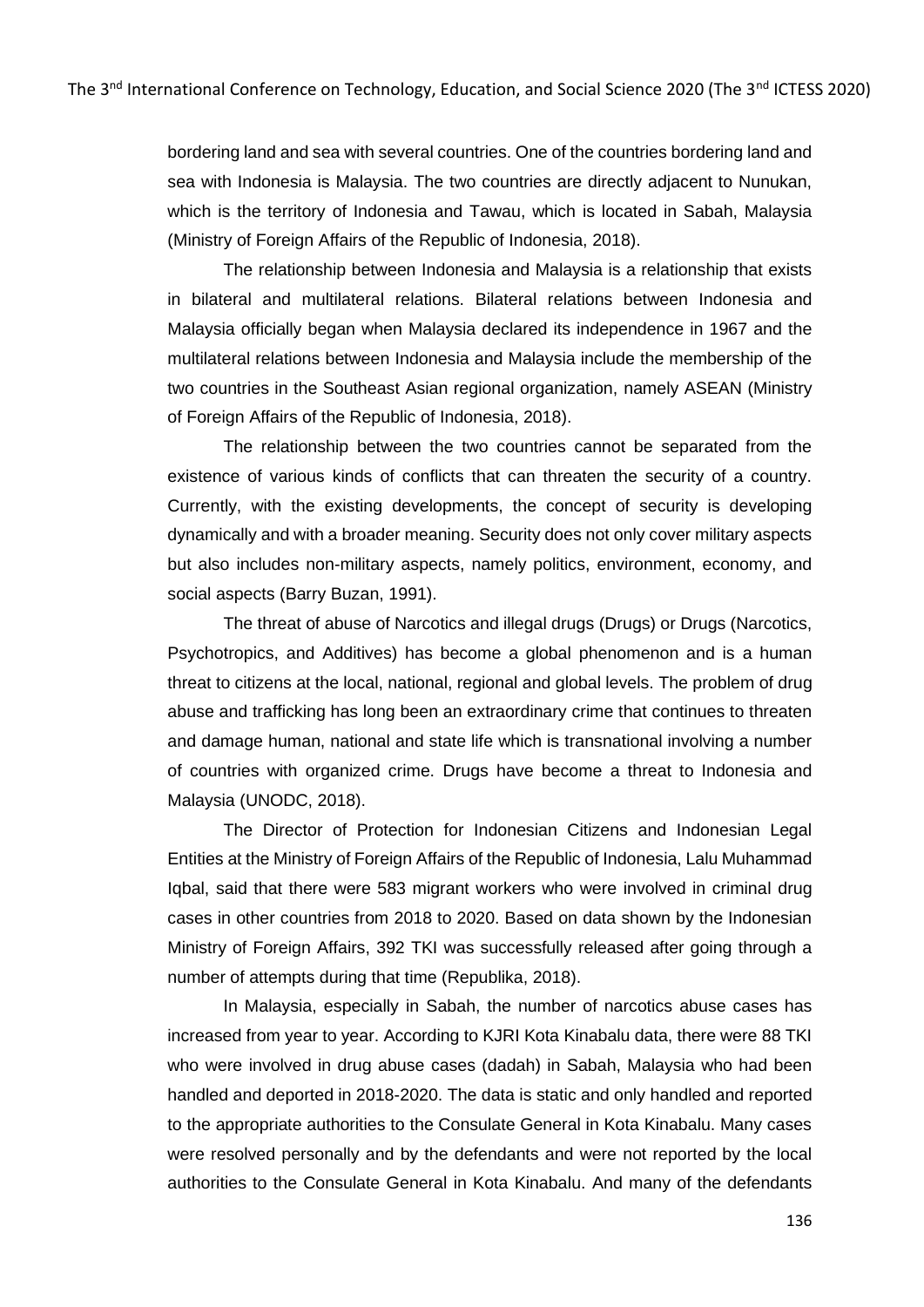who were involved in drug abuse cases (dadah) resolved the case through the company they worked for which immediately resolved them with local authorities without any information or fabrication to the KJRI Kota Kinabalu, so they were not recorded and were not used as a report by the KJRI Kota Kinabalu. alone. From these data, it shows that most Indonesian workers who abuse drugs (dadah) are illegal and legal TKI as users and some of them also commit murder of fellow workers (Consulate General of the Republic of Indonesia, 2020).

The issue of Indonesian Migrant Workers (TKI) abroad is of particular concern to the Government of the Republic of Indonesia abroad, because it is in accordance with the Preamble of the 1945 Constitution Alenia IV, namely protecting the entire nation and all Indonesian bloodshed. In addition, based on Law Number 37 of 1990 concerning Foreign Relations, it is also stated that in Article 19: Representatives of the Republic of Indonesia are obliged to provide protection, protection and legal assistance for Indonesian citizens and legal entities abroad in accordance with statutory regulations. national invitation and international custom law. Article 21: In the event that Indonesian citizens are in real danger, the representatives of the Republic of Indonesia are obliged to provide protection, assist and organize them in safe areas as well as international customary law. Based on the above provisions, it is an obligation for representatives of the Republic of Indonesia to protect their citizens who are abroad (1945 Constitution).

#### **2. Literature Review**

#### **2.1 Diplomatic Protection**

The word diplomacy itself originally came from Greek, namely, diploun which means to fold (Roy, 1995). Diplomacy is one of the important instruments in implementing the national interests of a country. Through diplomacy a country can build a good image for its own country. The practice of implementing diplomacy is carried out by negotiating between countries through official representatives. The official representatives are elected by the State itself without interference from other parties or other countries. The scope of diplomacy includes the entire process of foreign relations, both in the formation of foreign policy, negotiations and implementation.

Diplomacy is also defined as a relationship or relationship, communication and linkages. In addition, diplomacy is also said to be a two-way interactive process between two countries which is carried out to achieve the foreign policy of each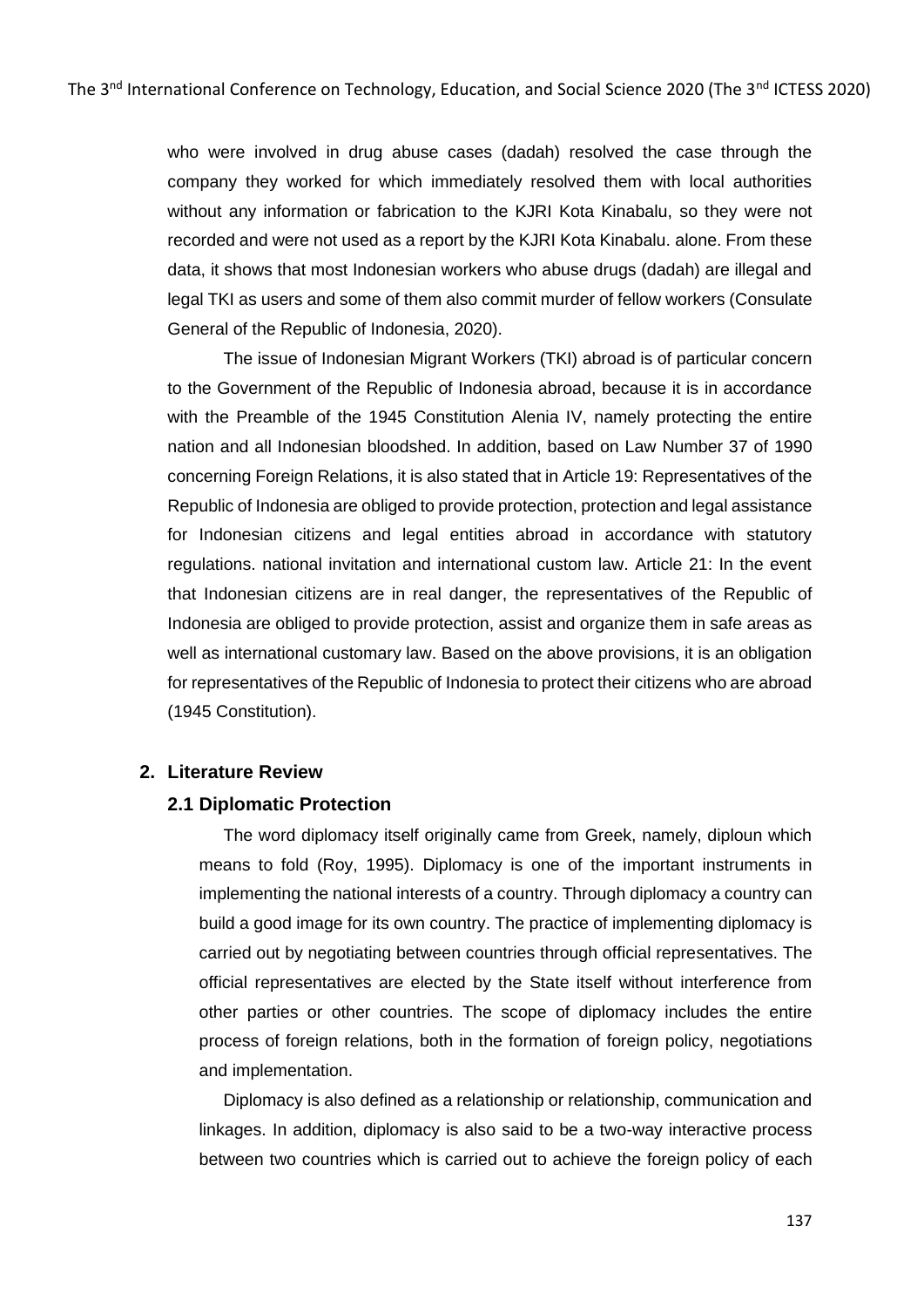country. Diplomacy and foreign policy are likened to two sides of a coin that cannot be separated. This is because foreign policy is the main thing in the foreign policy implementation mechanism owned by a country, while diplomacy is the process of implementing foreign policy. Therefore, of course, diplomacy and foreign policy support each other and are related to each other (Satow, 1957).

In international law, it is stated that the state is obliged to protect its citizens who live abroad. The protection of a country against its citizens who are abroad is called Diplomatic Protection (Paramitaningrum, 2018). Conceptually, diplomatic protection is "action taken by a state against another state in respect of injury to the person or property of national caused by an internationally wrongful act or omission attributable to the latter state" (Forcese 2006, 374-375).

# **2.2 Bilateral Relations**

It has become a part of the life of the nation and state that every nation in the world will carry out interactions between nations in which an international relationship will be held through various criteria such as the implementation of a bilateral, regional, and multilateral relationship.

This is in line with the opinion expressed by Kusumohamidjojo regarding bilateral relations, namely:

A form of cooperation between countries that are geographically close to each other or those far across the ocean with the main goal of creating peace by paying attention to similarities in political culture and economic structure. (Kusumohamidjojo, 1987, 3). The implementation of bilateral relations is also inseparable from the achievement of several agreements between the two countries that carry out a relationship in which they serve their national interests in an effort to carry out their respective foreign policies. With the national goals that a nation wants to achieve, it can be seen from the national interests formulated by the elites of a country.

As stated by Plano and Olton, the cooperative relationship that occurs between two countries in this world is basically inseparable from the national interests of each country. The national interest is a very vital element which includes the survival of the nation and state, independence, territorial integrity, security, military and economic prosperity. Furthermore, in the international political dictionary, the concept of bilateral relations is as follows, that "bilateral relations are a condition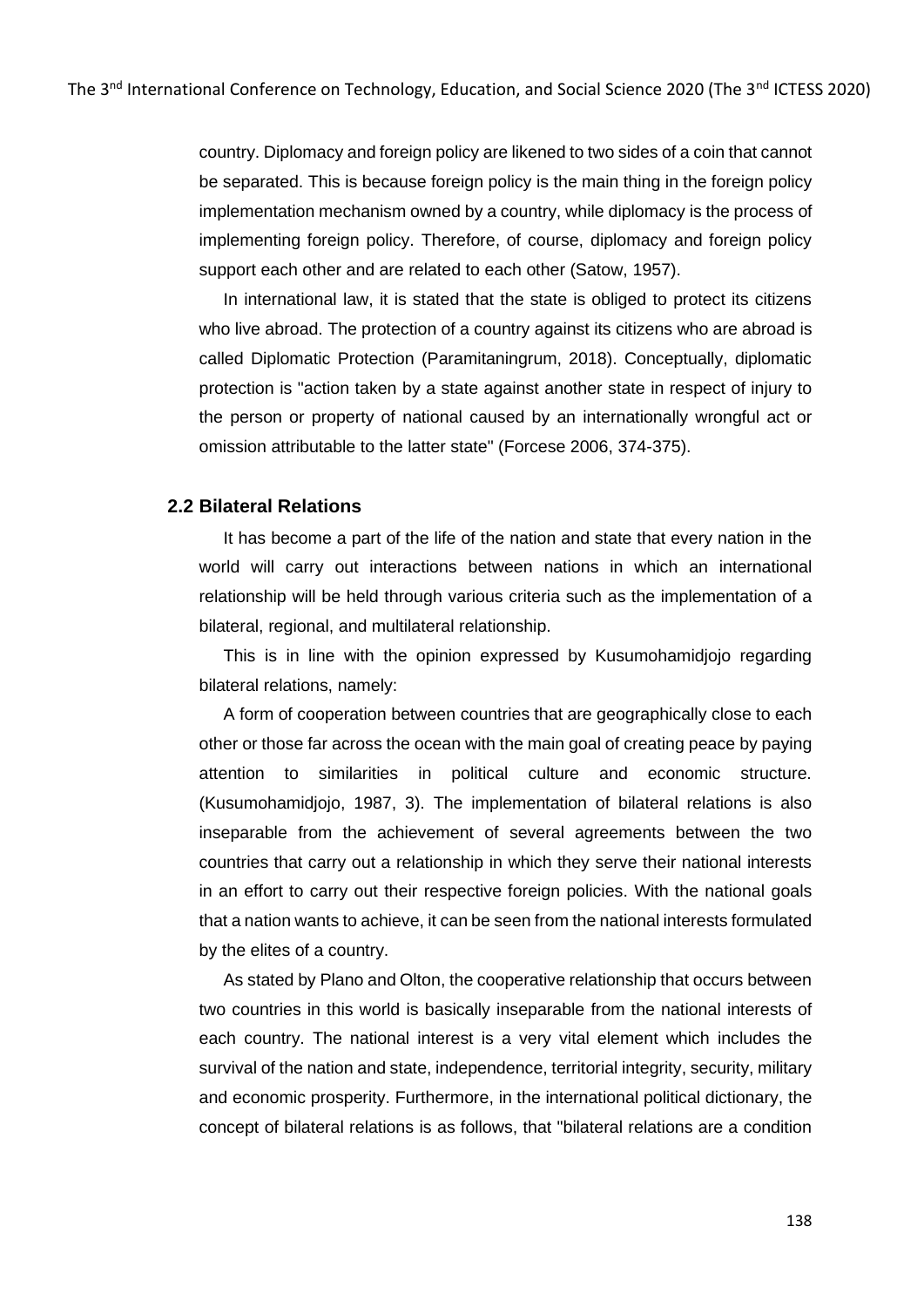that describes the existence of a relationship that affects each other or a reciprocal relationship occurs between two parties (two countries)". (Plano, 1990, 7)

# **3. Research Methods**

The research method is a procedure or procedure for obtaining scientific knowledge that is systematically arranged to study a problem (Suryana, 2010: 20). The research method is a scientific method that aims to obtain data in research with objectives and benefits in accordance with scientific objectives. The scientific method is a research activity with scientific characteristics, namely rational, systematic, and empirical. In every research, the research method used is so that the research can account for the research that has been researched. (Sugiyono, 2011: 2).

# **3.1 Types of research**

In this study the authors used a qualitative descriptive research type, namely with the aim of explaining and describing the results of the report in narrative form. This type of research does not use statistics or calculations to obtain data (Klotz and Prakash, 2008: 14).

# **3.2 Data source**

Data sources are information obtained by researchers in processing the problems raised in the study. In this study the authors used secondary data and primary data. (Hendri, 2009: 17) Secondary data is information obtained from books, journals, documents, magazines, and materials obtained from the internet, while primary data is obtained from interviews with staff. KJRI Kota Kinabalu. The data used in this study were taken from official sources. Information obtained via the internet is also through the official website which is also used as a reference by the author.

# **3.3 Object of research**

The object of research in this paper is the efforts made by the KJRI Kota Kinabalau in providing protection for migrant workers who are involved in drug abuse cases (dadah).

# **3.4 Data collection technique**

Data collection techniques are procedures or steps taken to obtain or collect data and information needed in conducting research. Data collection techniques were carried out by conducting interviews with the Indonesian Consulate General in Kota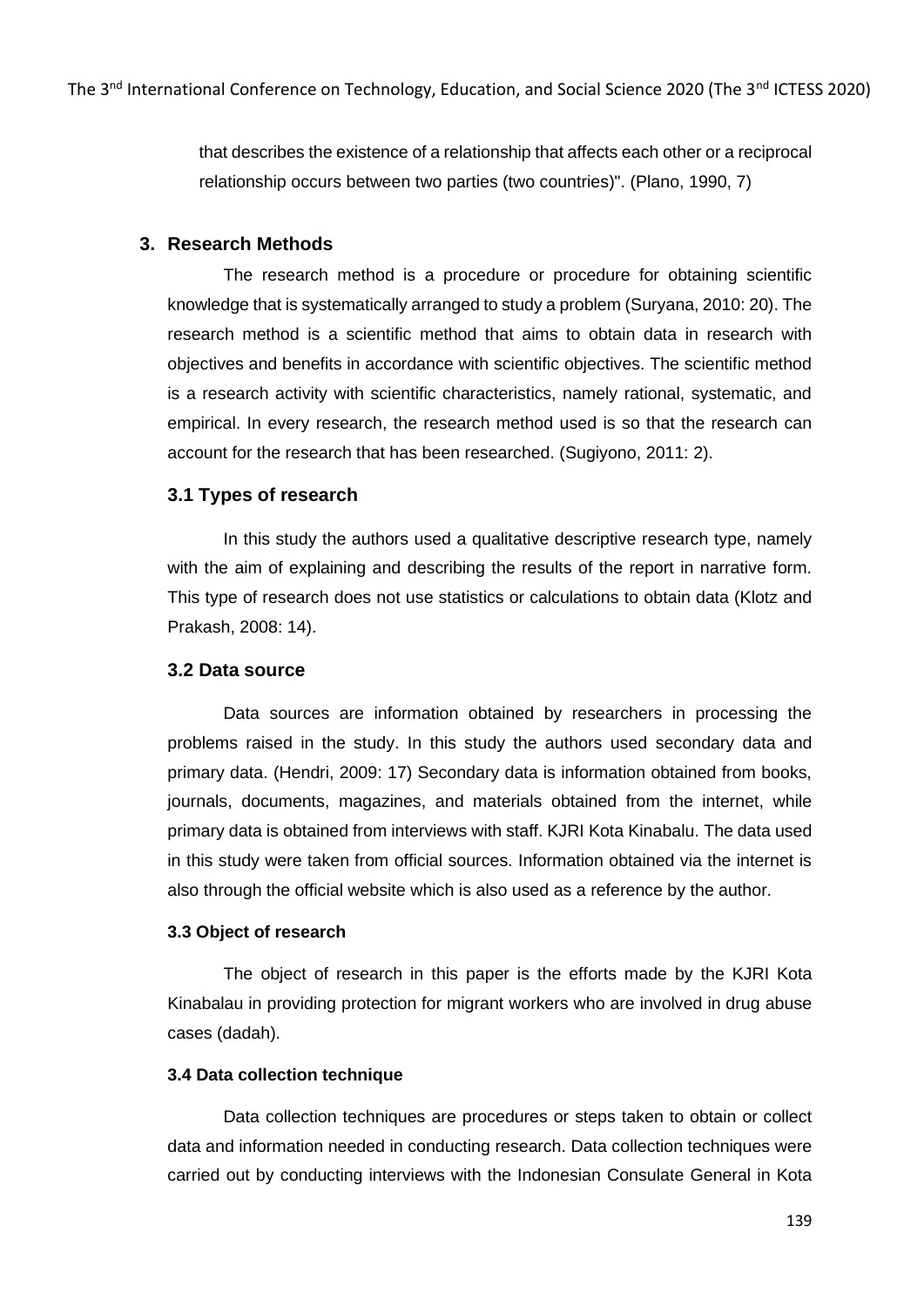Kinabalu and also using the library research technique, namely by examining various literature sources such as books, journals, documents, newspapers, papers, and articles related to research themes. . (Denscombe, 2010: 29)

#### **3.5 Data analysis technique**

The data analysis techniques used by the author in this study include:

1. Data reduction

Data reduction is an analysis process by selecting, concentrating, classifying, directing, sorting what is necessary and what is not used for research. Thus it can be concluded that the final conclusions can then be verified. (Miles & Huberman 1992: 16)

2. Presentation of Data

An organized set of data that gives the possibility of drawing conclusions and taking action. Researchers believe that better presentations are a major means of valid qualitative analysis. (Miles & Huberman 1992: 16). The analysis technique on qualitative data is presented in the form of descriptions or short explanations or narrative that the author has obtained.

3. Data verification

Data verification in this study is by collecting, sorting and drawing conclusions from the primary and secondary data that have been obtained so that the data obtained becomes valid and credible data. This aims to minimize the element of subjectivity to this research.

# **4. Result and Discussion**

# **4.1 Profile of the Consulate General of the Republic of Indonesia (KJRI) Kota Kinabalu**

The Consulate General of the Republic of Indonesia Kota Kinabalu is the diplomatic representative office of the Republic of Indonesia in Malaysia. Diplomatic representatives based on Presidential Decree Number 108 of 2003 concerning the Organization of Representatives of the Republic of Indonesia Abroad explained that, diplomatic representatives are the embassy of the Republic of Indonesia and permanent missions of the Republic of Indonesia which carry out diplomatic activities in all regions of the receiving country and / or in international organizations to represent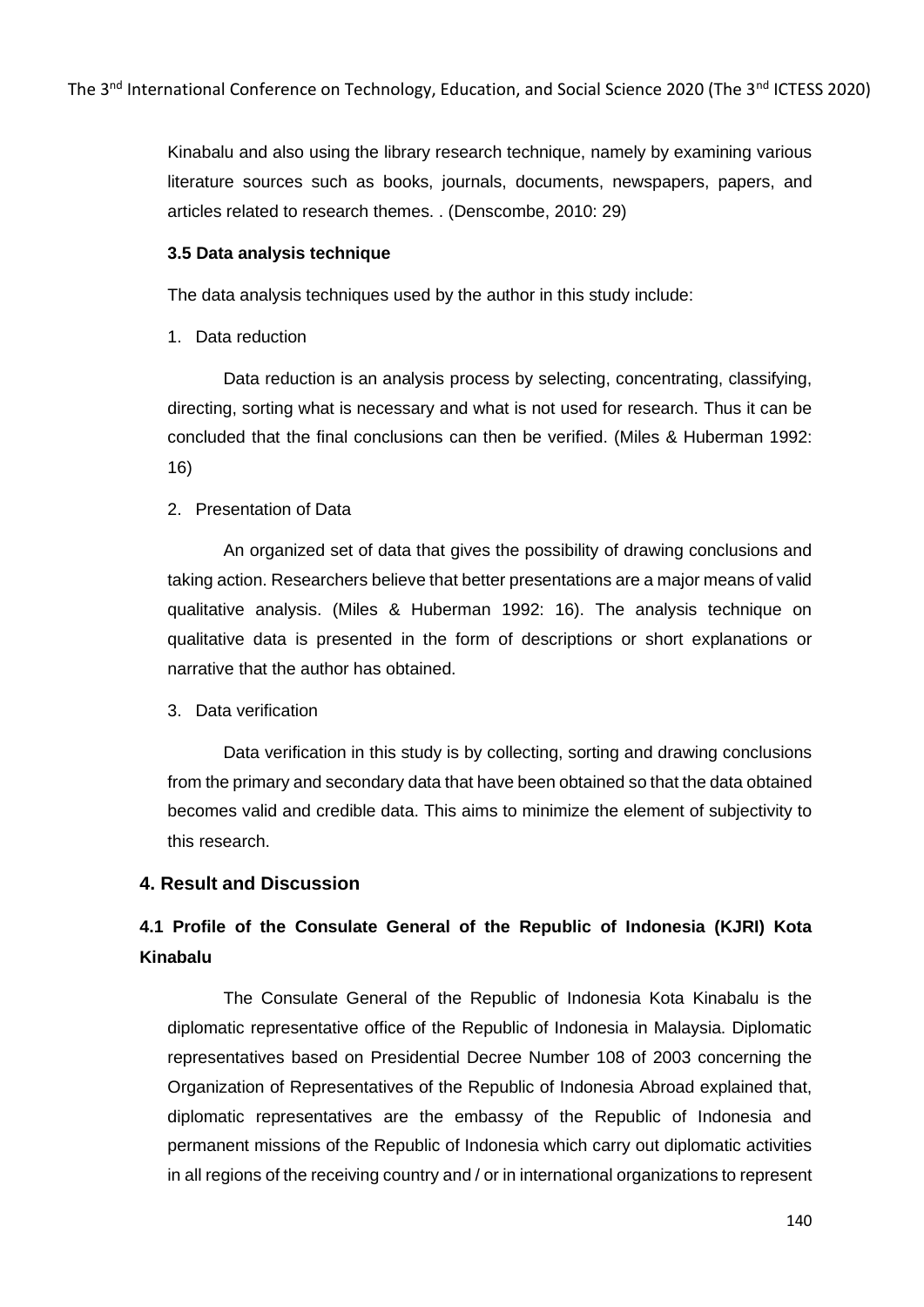and fight for the interests of the nation, state and government of the Republic of Indonesia. (Ministry of Foreign Affairs of the Republic of Indonesia, 2018)

Consulate General of the Republic of Indonesia Kota Kinabalu was founded in 1961 under the name of the Consulate of the Republic of Indonesia Kota Kinabalu which was led by the Head of Representative R. Moentoro for three years, from 1961- 1963. The Consulate of the Republic of Indonesia KRI is in charge of the entire territory of East Malaysia which consists of the two parts of Sabah and Sarawak. The Consulate General of the Republic of Indonesia was established after serving for sixteen years, namely in 1977. The regional responsibility that is assumed by the Consulate General of the Republic of Indonesia is currently only in the Sabah region. Currently, the Consular General who leads the Kota Kinabalu Consul General is Krishna Djelani.

There are several reasons for the establishment of the Consulate General of the Republic of Indonesia Kota Kinabalu, namely as a diplomatic recognition of the establishment of the Malaysian state. Geographical factors or the proximity of the Indonesia-Malaysia region, as well as being a positive step in building and maintaining relations between neighboring countries that do not rule out the possibility of intersecting in the future. Indonesia and Malaysia are two countries that are still closely related. Even so, the relationship between Indonesia and Malaysia has not always been going well. Indonesia and Malaysia often argue, one of which is in 1963 Indonesia and Malaysia cut off diplomatic relations because of the Confrontation. A few years later, Indonesia-Malaysia relations were restored through the Jakarta Accord in 1966. The dynamic pattern of relations has made the Consulate General of the Republic of Indonesia hold important urgency as one of Indonesia's representative institutions. (Ministry of Foreign Affairs of the Republic of Indonesia, 2018)

#### **4.2 Geographical Location of Sabah Malaysia**

Geographical Condition Sabah is located at the eastern tip of Malaysia which is the second largest country with a land area of 73,619 km2 and a coastal strip of 1,440 km. The capital city of Sabah is Kota Kinabalu. According to administratively, Sabah is divided into 5 regions, namely the West Coast Region, Inland Area, Kudat Area, Sandakan Area, Tawau Region. Judging from its geographical location, Tawau is closer to the eastern parts of Indonesia such as Nunukan and Tarakan in East Kalimantan, South Sulawesi and East Nusa Tenggara. From the Tawau area, the Indonesian people spread to Kunak and Lahad Datu, to date many Indonesians live in other cities throughout the country of Sabah such as Kota Kinabalu, Sandakan, Ranau to Keningau in the interior of the country of Sabah. In general, Tawau is an area in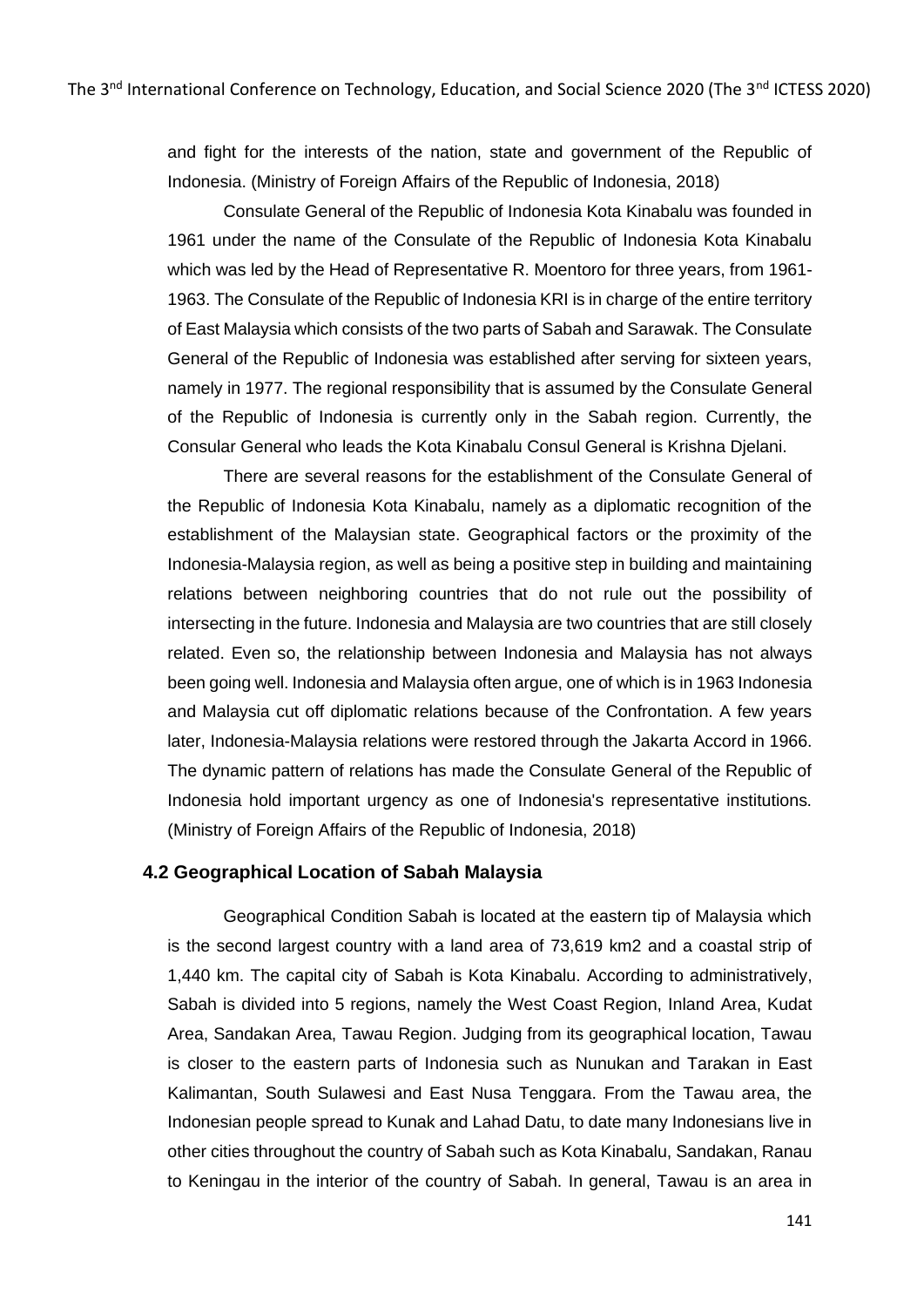Malaysia that has the most populous number of foreign residents dominated by the Philippines and Indonesia (Ministry of Foreign Affairs of the Republic of Indonesia, 2018).

The total population of Sabah is 3,063,600. Broadly speaking, the population of Sabah consists of 28 ethnic / ethnic groups, consisting of; Kadazan – Hamlet, Sino-Kadazan, Melayu, Murut, Bajau, Kwijau, Illanun, Rungus, Lotud, Tambanuo, Dumpas, Mangka'ak, Suluk / Tausug, Ilocano, Orang Sungai, Brunei, Kedayan, Bisaya Beaufort, Tidong, Maragang, People of Cocos, Paitan, Ida'an, Minokok, Rumanau, Yakan. (Ministry of Foreign Affairs of the Republic of Indonesia, 2018).

# **4.3 Case of Drugs (dadah) in Sabah Malaysia Involving TKI**

According to data from the Indonesian Consulate General in Kota Kinabalu, there were 88 migrant workers who were deported for being involved in drug abuse cases (dadah) in Sabah Malaysia in 2018-2020. According to these data, the migrant workers involved in drug abuse cases (dadah) are legal and illegal migrants and some of them also commit murder cases against fellow workers. The data is static in nature and only handled and reported to appropriate authorities to the Consulate General in Kota Kinabalu. Many cases were resolved personally and by the defendants and were not reported by the local authorities to the Consulate General in Kota Kinabalu. And many of the defendants who were involved in drug cases (dadah) resolved these cases through the company they worked for which immediately resolved them with local authorities without any information or fabrication to the KJRI Kota Kinabalu, so they were not recorded and were not used as reports from the KJRI Kota Kinabalu itself. . (Consulate General of the Republic of Indonesia, 2020)

In general, the KJRI Kota Kinabalu handles drug cases together with the Retainer Lawyer appointed by the KJRI Kota Kinabalu in every high profile case and cases that attract special attention. And many of the defendants who were involved in drug cases (dadah) resolved these cases through the company they worked for which immediately resolved them with local authorities without any information or fabrication to the KJRI Kota Kinabalu, so they were not recorded and were not used as reports from the KJRI Kota Kinabalu itself (Consulate General of the Republic of Indonesia Kota Kinabalu, 2020).

#### **4.4 Diplomacy of Protection of TKI Involved in Drug Abuse Cases (dadah) 2018-2020.**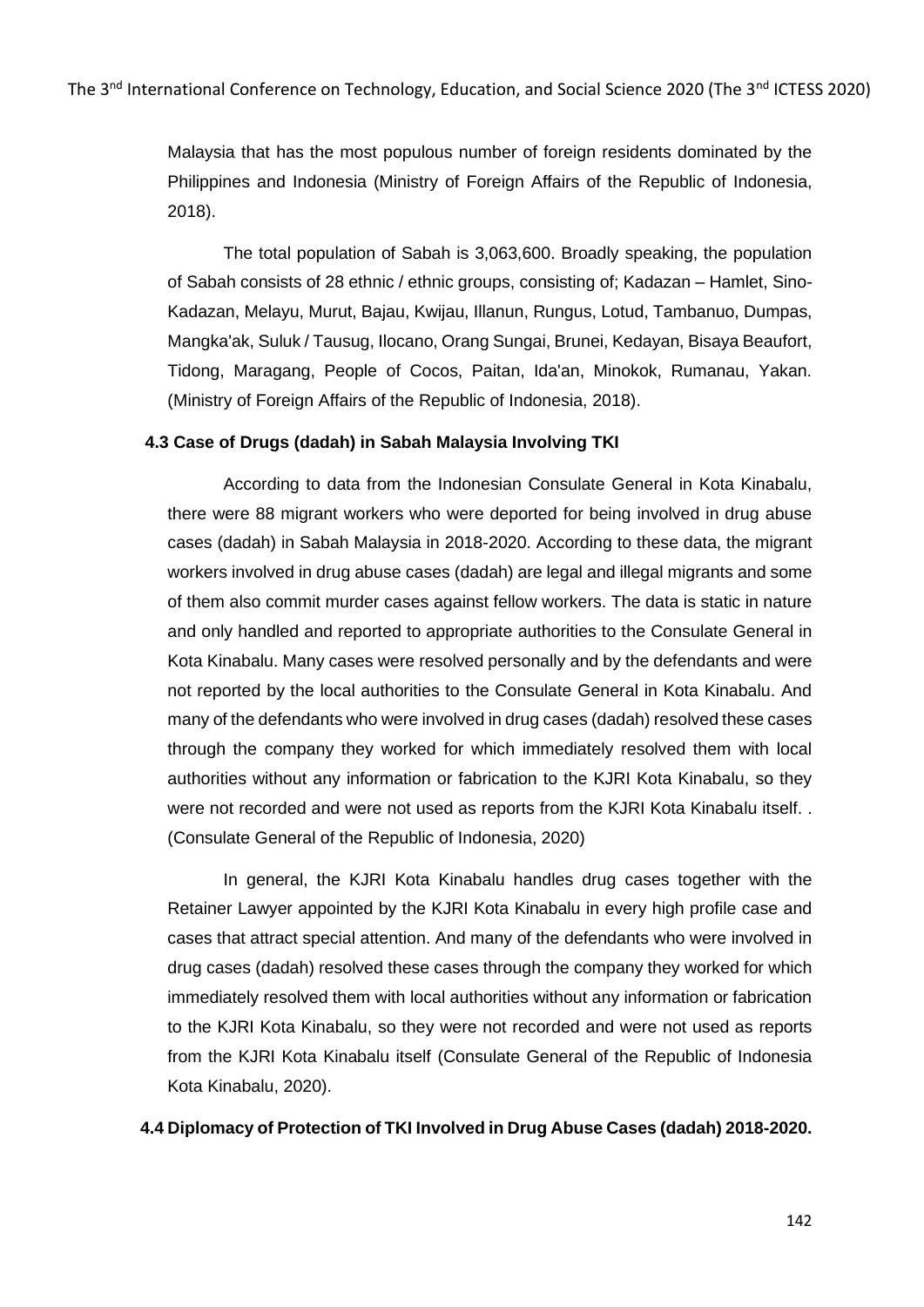The protection provided by the Indonesian Consulate General in Kota Kinabalu for Indonesian workers who are involved in drug abuse cases (dadah) in 2018-2020 includes:

#### 1. Technical protection

Technical protection is a form of action provided by the Indonesian Consulate General in Kota Kinabalu in providing protection for migrant workers who are involved in drug cases (dadah). can become a facilitator by rehabilitating TKI who are involved in drug abuse cases (dadah). (Consulate General of the Republic of Indonesia, 2020)

The Indonesian Consulate General in Kota Kinabalu took steps by collecting data, describing his condition directly to be sent back to Indonesia after taking care of the required documents. In addition, TKIs are given socialization about the importance of reporting their arrival and whereabouts to the KJRI Kota Kinabalu by filling out selfreport forms, carrying passports, work agreements, employer addresses, and other important documents. This is to make it easier for the Indonesian Consulate General in Kota Kinabalu to handle cases that occur to migrant workers.

2. Juridical Protection

Juridical protection is carried out by collaborating with lawyers and legal experts in providing directions to migrant workers who are involved in drug abuse cases (dadah) who will face legal proceedings. These directives are, for example, in the form of directions regarding procedural law, the legal system in force in the country, to directions on behavior and behavior during the legal process. In this case, the RI representatives provide assistance in solving legal problems. (Consulate General of the Republic of Indonesia, 2020)

In providing juridical protection or legal protection to Indonesian migrant workers in drug abuse cases (dadah) outside Sabah Malaysia, the Consulate General in Kota Kinabalu will provide legal consultation assistance.

3. Political Protection

Political protection is a form of protection provided by making a memorandum of understanding (MoU) between the Indonesian government and the receiving country, namely Sabah Malaysia regarding the placement of TKI. Bilateral agreements regarding the placement and protection of Indonesian migrant workers are needed in order to optimize the protection of migrant workers with problems abroad. This bilateral agreement can be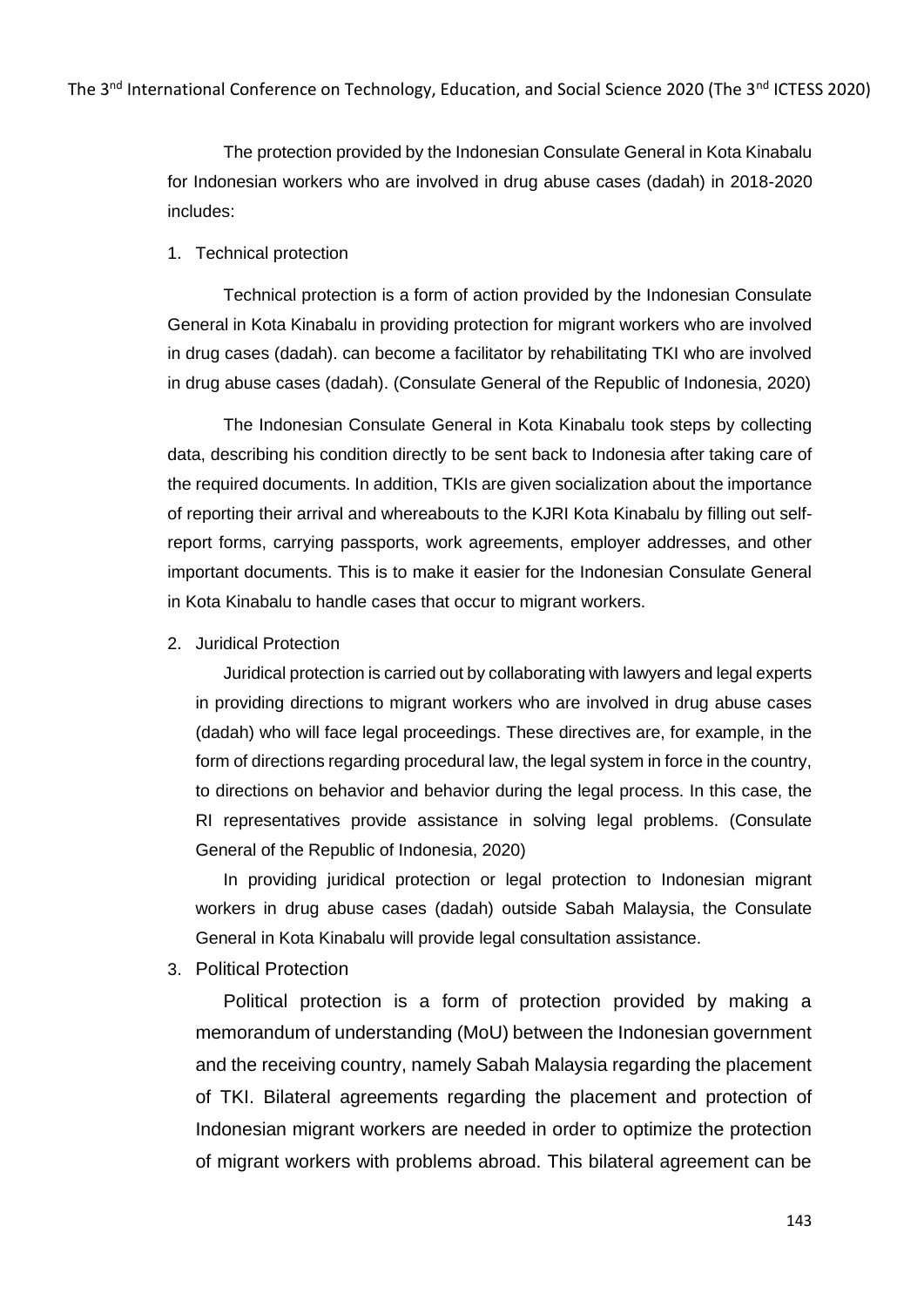used as a legal umbrella for Indonesian Representatives to resolve problems with migrant workers who have problems abroad. Without a basis for a bilateral agreement, the Indonesian Consulate General in Kota Kinabalu is limited to the 1963 Vienna Convention on Consular Relations. So with the agreement of the memorandum of understanding (Mou) between the Indonesian Government and the local Malaysian Sabah Government, the interests and safety of Indonesian migrant workers abroad will be better protected. (Consulate General of the Republic of Indonesia, 2018)

# **4. Conclusions and Suggestions**

#### **Conclusions**

The bilateral relations that exist between Indonesia and Sabah Malaysia play a very important role in the protective diplomacy practice of the Indonesian Consulate General in Kota Kinabalu in providing protection for Indonesian workers who are involved in drug abuse cases (dadah). Protection diplomacy is very necessary given the cases of drug abuse (dadah) which continue to increase every year. Protection diplomacy is used as a national effort for Indonesia to protect Indonesian migrant workers who are involved in drug abuse cases (dadah) in Sabah Malaysia.

The protection provided by the Indonesian Consulate General in Kota Kinabalu for migrant workers involved in drug abuse cases (dadah) in 2018-2020 is as follows: technical protection, juridical protection, and political protection.

#### Suggestion

After a conclusion related to the efforts of the Indonesian Consulate General in Kota Kinabalu to provide protection for migrant workers who were involved in drug abuse cases (dadah) in 2018-2020, the suggestions that the researcher wanted to convey was because this study focused on one case of drug abuse (dadah) only. , the researchers hope that there will be research related to the diplomacy of protection provided by the Indonesian government for migrant workers abroad with different cases.

# **References**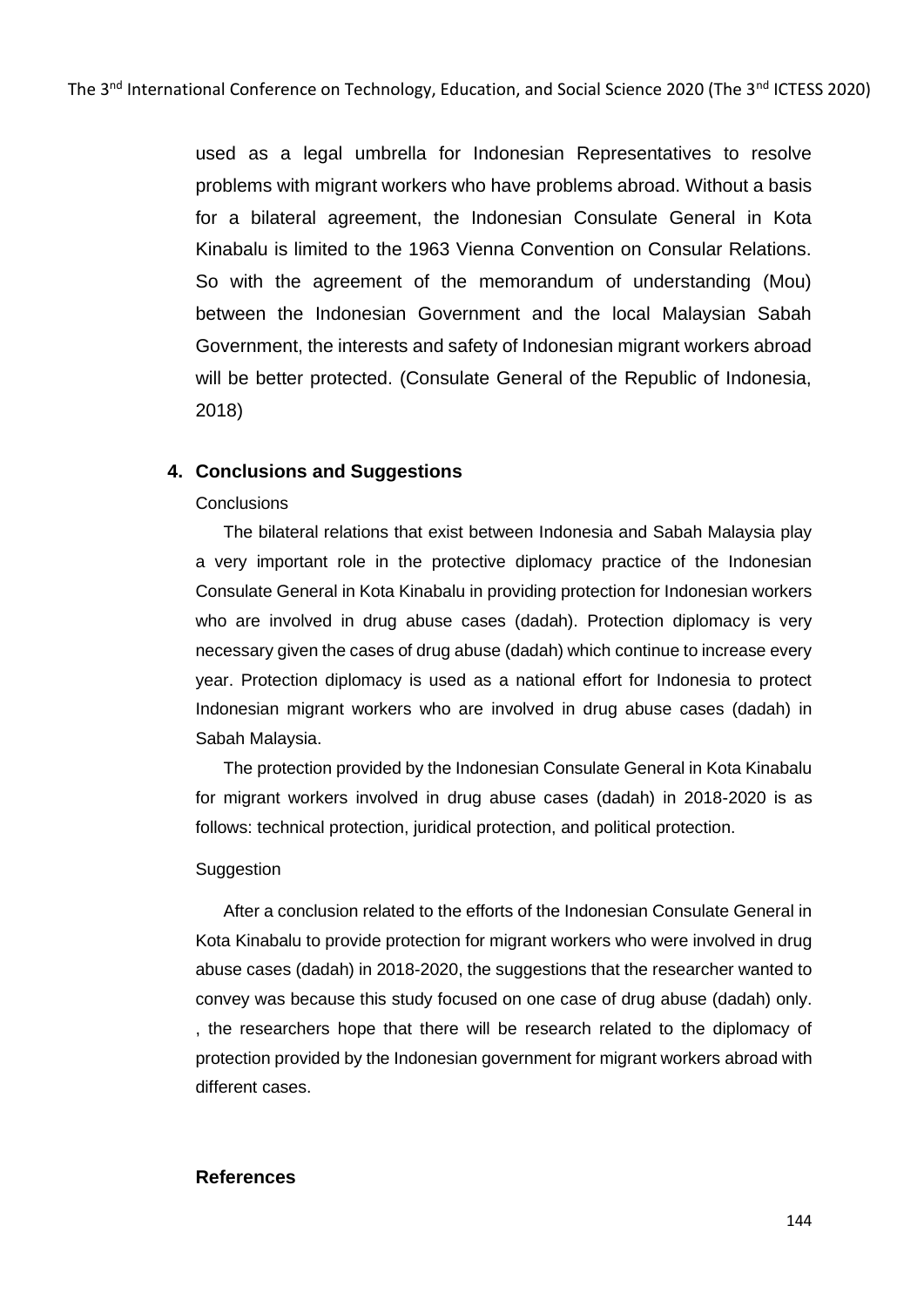Agensi Antidadah Kebangsaan Malaysia: https://msmy.facebook.com/permalink.php?story\_fbid=1417141671659416&id=

Alan Collins, Security and Southest Asia : domestic, regional and global issues, Singapore: ISEAS, 2003.

Aust, A. (2005). Handbook of International Law. Cambridge: Cambridge University Press.

Diplomasi Perlindungan Luar Negeri: (2014, Desember). ( Dit. Perlindungan WNI & BHI, Ditjen Protokol dan Konsuler Kementerian Luar Negeri) Retrieved fromhttps://kemlu.go.id/download/L3NpdGVzL3B1c2F0L0RvY3VtZW50cy9QZWR1b GkgNCBFZGlzaSBEZXMgMjAxNC5wZGY%3D

Badan Narkotika Nasional . (2014, September 18). Retrieved from Proteksi TKI Dari Jeratan Narkoba: https://bnn.go.id/proteksi-tki-dari-jeratan-narkoba/

Barker, JC (2006). The Protection of Diplomatic Personnel. University of Sussex, UK: Ashgate Publishing Limited .

BNN RI, "Pencegahan dan Pemberantasan Penyalahgunaan dan Peredaran Gelap Narkoba (P4GN)", Badan Narkotika Nasional RI, Indonesia, Edisi Tahun 2015, hal. 175- 177

Buzan, B. (1991). Rethinking Security After the Cold War.

Declaration on principles of Internasional Law Concerning Friendly Relations and Cooperation among States in Accordance with Charter of the United Nations 1970. Ketentuan ini merupakan penjabaran dari ketentuan Charter of the United Nations Pasal 2  $ayat(1)$ .

Denscombe, M. (2010). Ground Rules for Social Research. 251.

Draft articles on Diplomatic Protection . (2006). United Nations.

Fadillah, Rizki Sari;. (2015, Oktober 2). Upaya UNODC (United Nations Office On Drungs And Crime) Dalam Menanggulangi Permasalahan Narkoba Di Indonesia. JOM FISIP, 2. Retrieved from https://media.neliti.com/media/publications/32791-ID-upayaunodc-united-nations-office-on-drugs-and-crime-dalam-menanggulangi-permasa.pdf

Forcese, Craig, "The capacity to Protect: Diplomatic Protection of Dual Nationals in the War on Terror", European Journal of International Law, Vol.369, 2006.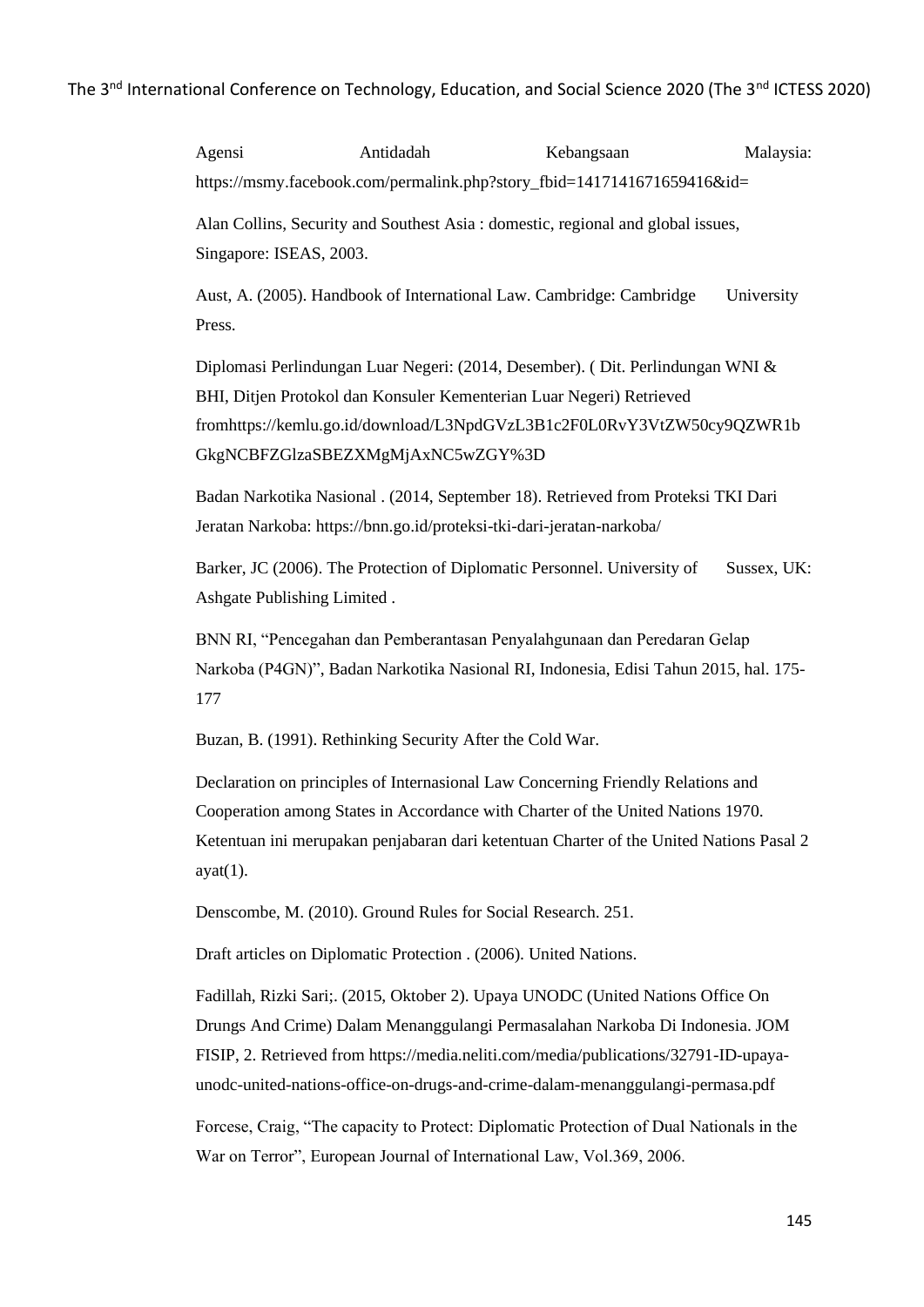Gabriella, S. (2019, Mei). Kerja Sama Indonesia-Interpol Dalam Menangani Isu Penyelundupan Narkoba Di Wilayah Perbatasan Indonesia. Journal of International Studies.

Indonesia Dalam Angka Tahun 2017. (2017). Jurnal Data Puslitdatin. Bina Cipta.

Kaleidoskop Perlindungan WNI. (2015). Kementerian Luar Negeri Republik Indonesia 2015.

Kejahatan-Lintas-Negara-Teroganisir.aspx.

Kementerian Luar Negeri Republik Indonesia, (20 Januari 2016), "Penanggulangan Kejahatan Lintas Negara Terorganisir", Retrieved from http:// http://www.kemlu.go.id/id/kebijakan/isu-khusus/Pages/Penanggulangan

Kementrian Luar Negeri Indonesia (2010). In Buku Diplomasi Indonesia. Jakarta: .

Kementrian Luar Negeri Repubilk Indonesia. (2018). Diambil kembali dari Geografi: https://kemlu.go.id/nur-sultan/id/pages/geografi/41/etc-menu

Kerjasama ASEAN Dalam Menanggulangi Kejahatan Transnasional. (2000). Direktorat Jenderal Kerjasama ASEAN.

Klotz, A., & Prakash, D. (2008). Qualitative Methods in International Relations. https://doi.org/10.1057/9780230584129

Kothari, CR (2004). Research Methodology Methods and Techniques. Jaipur, india: New Age Internasional Publisher.

Kusumohamidjojo, B. (1987). Hubungan Internasional : Kerangka Studi. Jakarta:

Mahadianti , AA (2016). Sof Diplomacy Konsulat Jenderal Republik Indonesia (KJRI) Kota Kinabalu Pada Hubungan Indonesia-Negeri Sabah, Malaysia. 1-180.

Milles dan Huberman (1992): Analisis Data Kualitatif. 16 volumes. Jakarta:

Mouna, Boer. (2000). International Law, Definition, Role and Function in Global Dynamic Era. Bandung: Alumni.

Muhamad, SV (2015, Msret 25). Kejahatan Transnasional Penyelundupan Narkoba Dari Malaysia ke Indonesia: Kasus di Provinsi Kepulauan Riau dan Kalimantan.

Universitas Indonesia Press.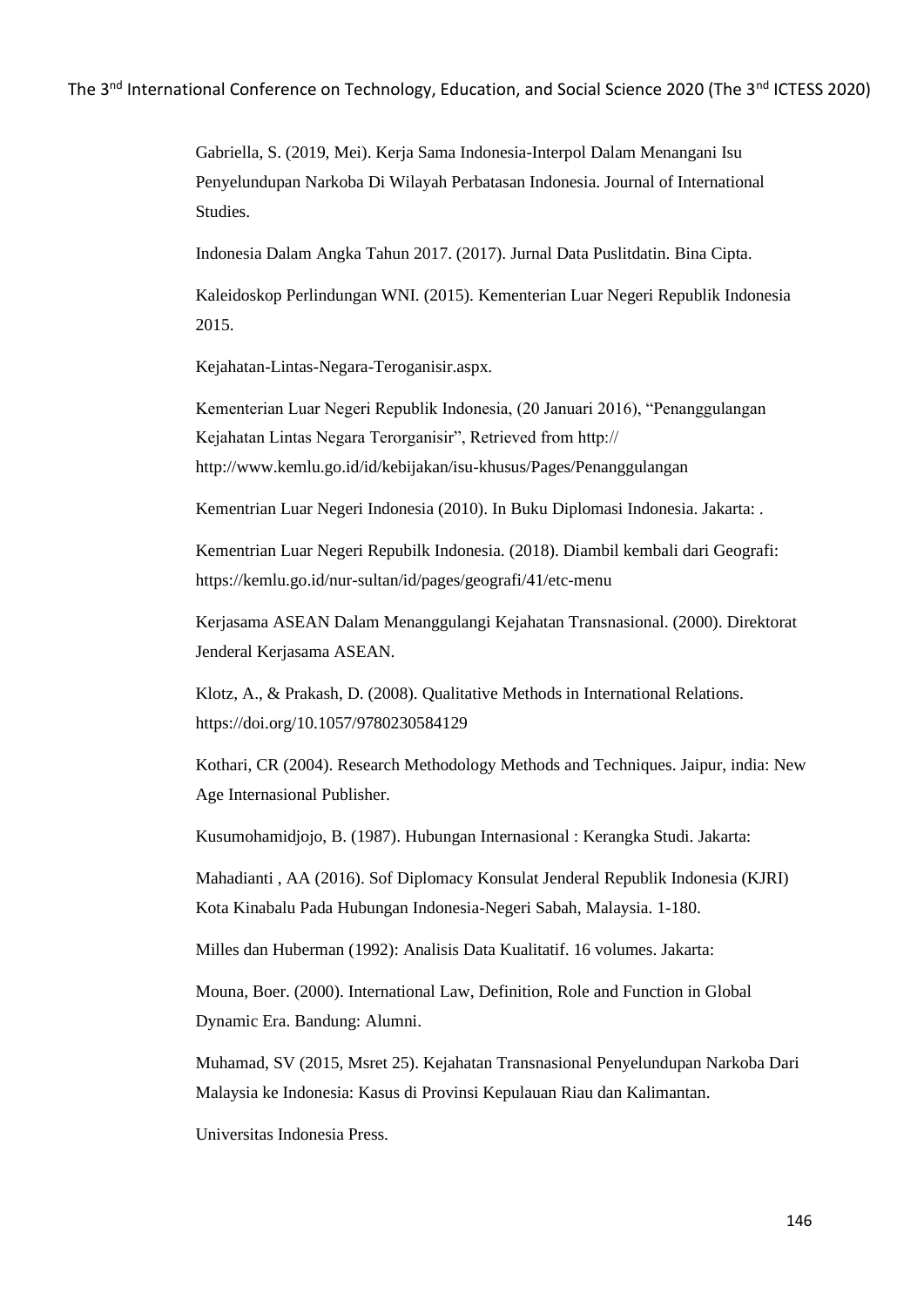Olton, R., & Plano, JC (1999). The Internasional Relations Dictionary. (W. Juanda, Trans.) Jakarta. Bandung: PT. Rosdakarya youth.

Paramitaningrum. (2018, Juni). Model Diplomasi Perlindungan Pemerintah Indonesia terhadap Warga Negara Indonesia Pekerja Sektor Formal dan Informal di Luar Negeri. Global & Strategis.

Perwita, AA, & Yani, YM (2006). Pengantar Ilmu Hubungan Internasional.

Probosiwi, R. (2015). Analisis Undang Undang Perlindungan Tenaga Kerja Indonesia Di Luar Negeri, 99-220. Retrieved from https://jurnal.ugm.ac.id/kawistara/article/view/7597

Puspita, NY (2012, November). Perlindungan Diplomatik Suatu Negara Terhadap Warga Negaranya Yang Berada Di Luar Negeri Berdasarkan Hukum Internasional. Law Review Volume XII No. 2. Retrieved from https://studylibid.com/doc/351813/perlindungandiplomatik-suatu-negara-terhadap

Rahayu, DP (2018, Juni). Hukum Perdata Internasional Indonesia Bidang Hukum Keluarga (Family Law) Dalam Menjawab Kebutuhan Global. Diambil kembali dari Jurnal Hukum Progresif: Vol. XII/No.1:

https://media.neliti.com/media/publications/281759-hukum-perdata-internasionalindonesia-bi-9ad54bf2.pdf

Roy, Samendra Lal. (1995). Diplomasi. Jakarta: Rajawali Press.

Satow, SE (1957). A Guide to Diplomatic Practice. NY: Longman Green & Co

Sugiono (2009): Memahami Penelitian Kualitatif. 2 volumes. Bandung: Alfabeta.

Supri. (2020). Wawancara Staff KJRI Kota Kinabalu Fungsi Imigrasi Terkait Upaya KJRI Kota Kinabalu Dalam Memberikan Perlindungan Terhadap TKI Yang Terlibat Kasus Penyalahgunaan Narkoba (Dadah) Tahun 2018-2020. Kota Kinabalu.

Susetyorini, Peni (2010). "Perlindungan Tenaga Kerja Indonesia (Tki) Di Luar Negeri Oleh Perwakilan Republik Indonesia."Masalah-Masalah Hukum, vol. 39, no. 1, 2010, pp. 65-77.

Taufik. (2020). Wawancara Staff KJRI Kota Kinabalu Fungsi Konsuler Terkait Upaya KJRI Kota Kinabalu Dalam Memberikan Perlindungan Terhadap TKI Yang Terlibat Kasus Penyalahgunaan Narkoba (Dadah) Tahun 2018-2020. Kota Kinabalu.

UNODC Country Programme for Indonesia. (2012-2015).